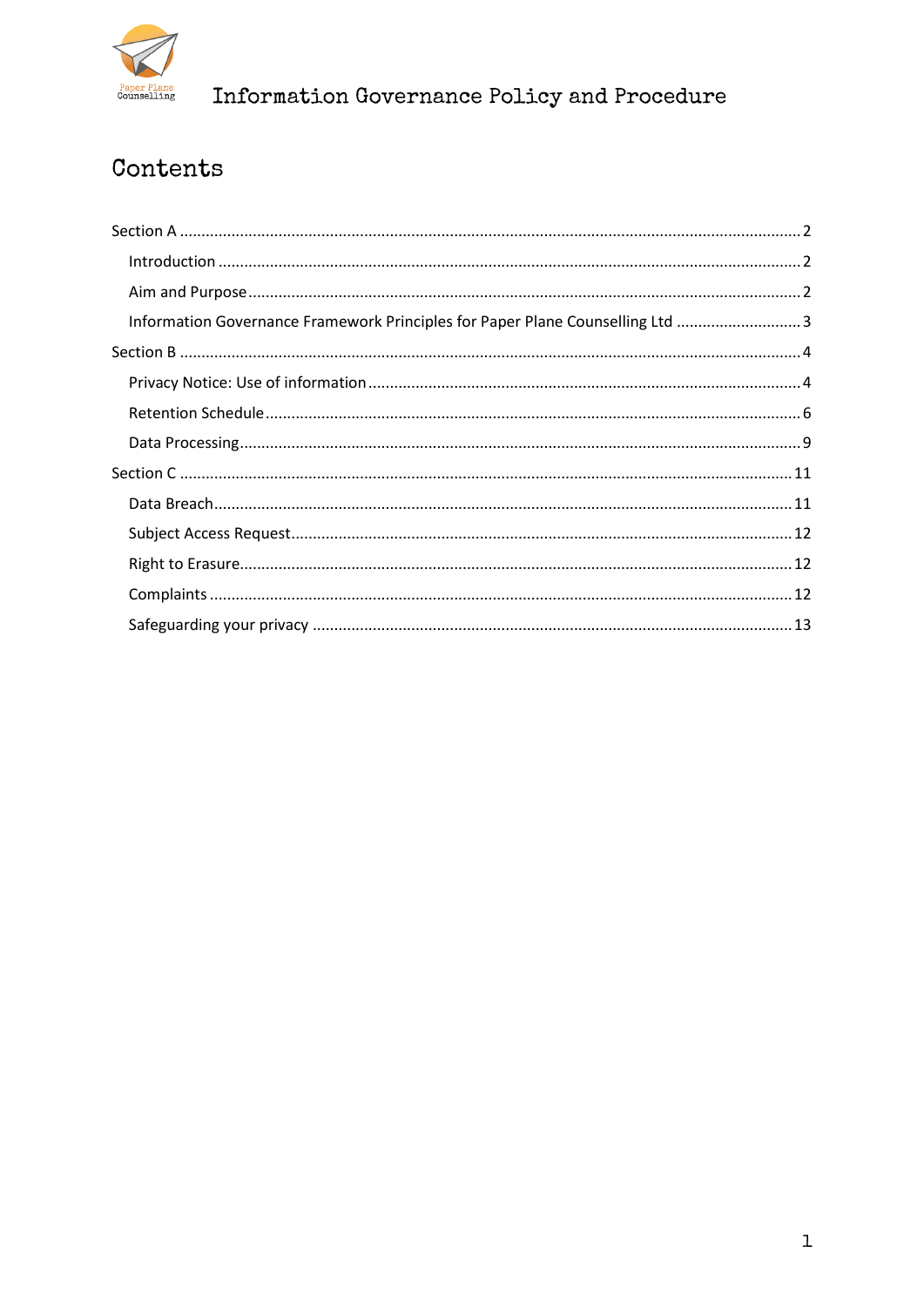

## <span id="page-1-0"></span>Section A

### <span id="page-1-1"></span>Introduction

Data held by Paper Plane Counselling Ltd will be held lawfully and for the retention periods set out in section B of this policy document.

This document refers to:

- Written Documents
- Spreadsheets
- Hardcopy case notes and files
- Database entries
- Images
- Recordings
- Emails
- Text messages
- Supervision notes
- Visits to the organisation's website
- Social media communication

### <span id="page-1-2"></span>Aim and Purpose

The purpose of this document is to ensure that Paper Plane Counselling Ltd has a framework that ensures the rights and freedom of individuals in relation to their personal data (Article 1) and adheres to best practice in the management of client information and business records.

Information Governance sets out the way in which information collated by an organisation is managed and ensures that any information collected;

- is the right information
- is in the right place
- at the right time
- with the right people
- for the right reasons

*This is a live document and may be updated at any time to reflect changes in law or growth of the business, and therefore should be revisited regularly to check for any updates.* Paper Plane Counselling Ltd is fully committed to ensuring clients' privacy and data protection rights.

*For the purpose of this policy Amy Mills is the named Data Protection Officer/Controller and Head of Organisation. She can be contacted by emai[l amy@paperplanecounselling.com,](mailto:amy@paperplanecounselling.com) by telephone 07305 197 493 or by post at Paper Plane Counselling Ltd, 16 Westbourne Avenue, Hull HU5 3HR.*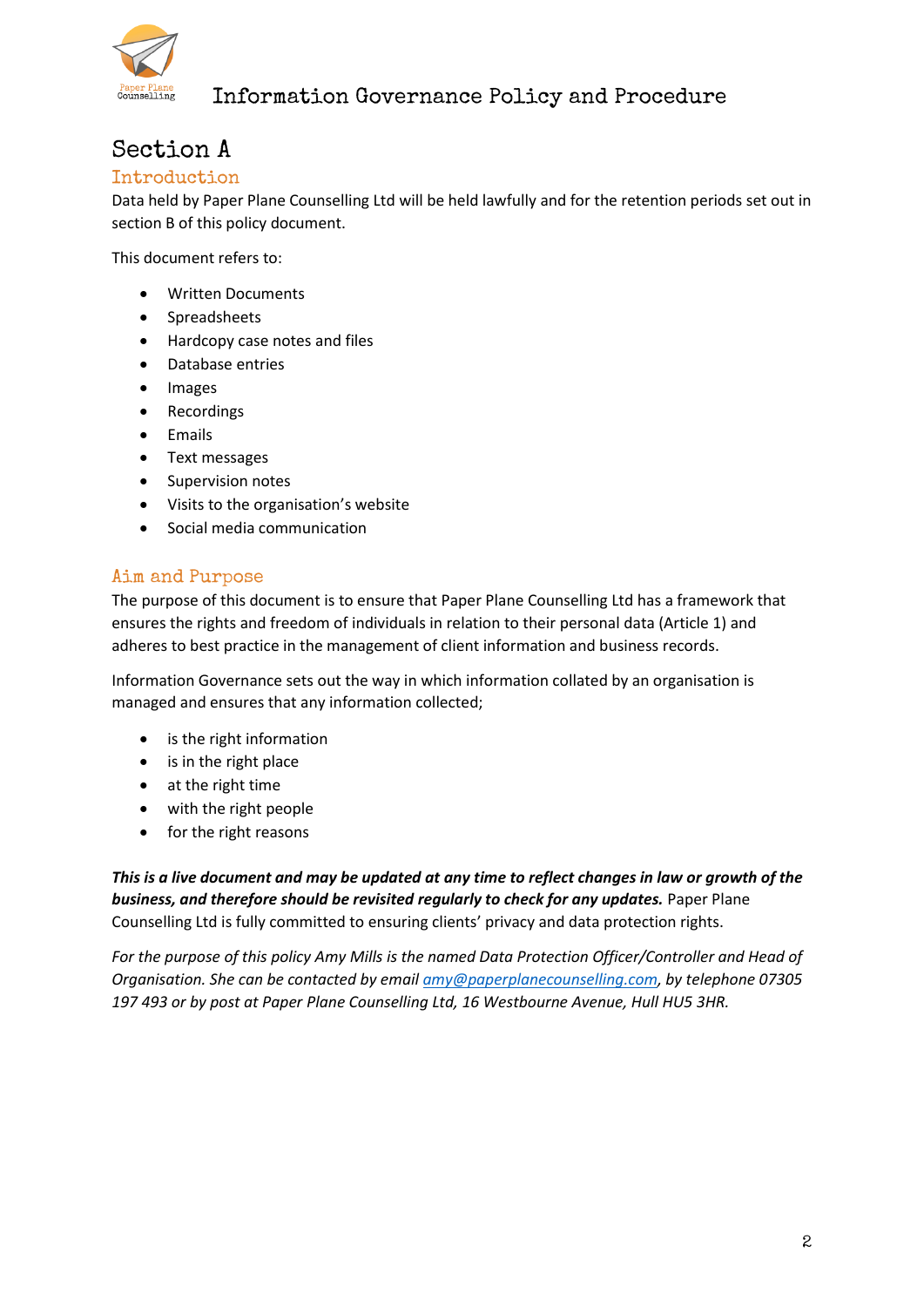

### <span id="page-2-0"></span>Information Governance Framework Principles for Paper Plane Counselling Ltd

**1.** Assessment needs for Information Governance (IG) Training have been identified and fully met, with a 75 minute GDPR CPD Course provided by the Clinical Hypnotherapy School [\(www.clinicalhypnotherapyschool.com\)](http://www.clinicalhypnotherapyschool.com/) completed. Refresher training is completed every two years.

**2.** Any changes to the business processes and/or operations will be planned and will comply with the framework to ensure any risks to personal and sensitive information are minimised.

**3.** Any data collected is solely for the purpose of providing a person-centred service to an individual client.

**4.** The Caldicott Principles are used to provide guidance in best practice when handling personal data, alongside the ICO's Office Codes of Practice. (https://www.igt.hscic.gov.uk/Caldicott2Principles.aspx)

**5.** All technology used to store or facilitate information and communication is maintained according to the Data Retention Policy for Paper Plane Counselling Ltd.

**6.** All records are identifiable, locatable, retrievable, and intelligible according to regulations set out by GDPR.

**7.** It is the responsibility of the Data Controller to ensure sufficient resources are in place to prioritise adhering to Data Protection Legislation in the business.

**9.** Any electronic devices where personal or sensitive, confidential information is held will be password protected.

**10.** Procedures have been put in place to ensure the General Data Protection Regulations are met. These can be found in Section C.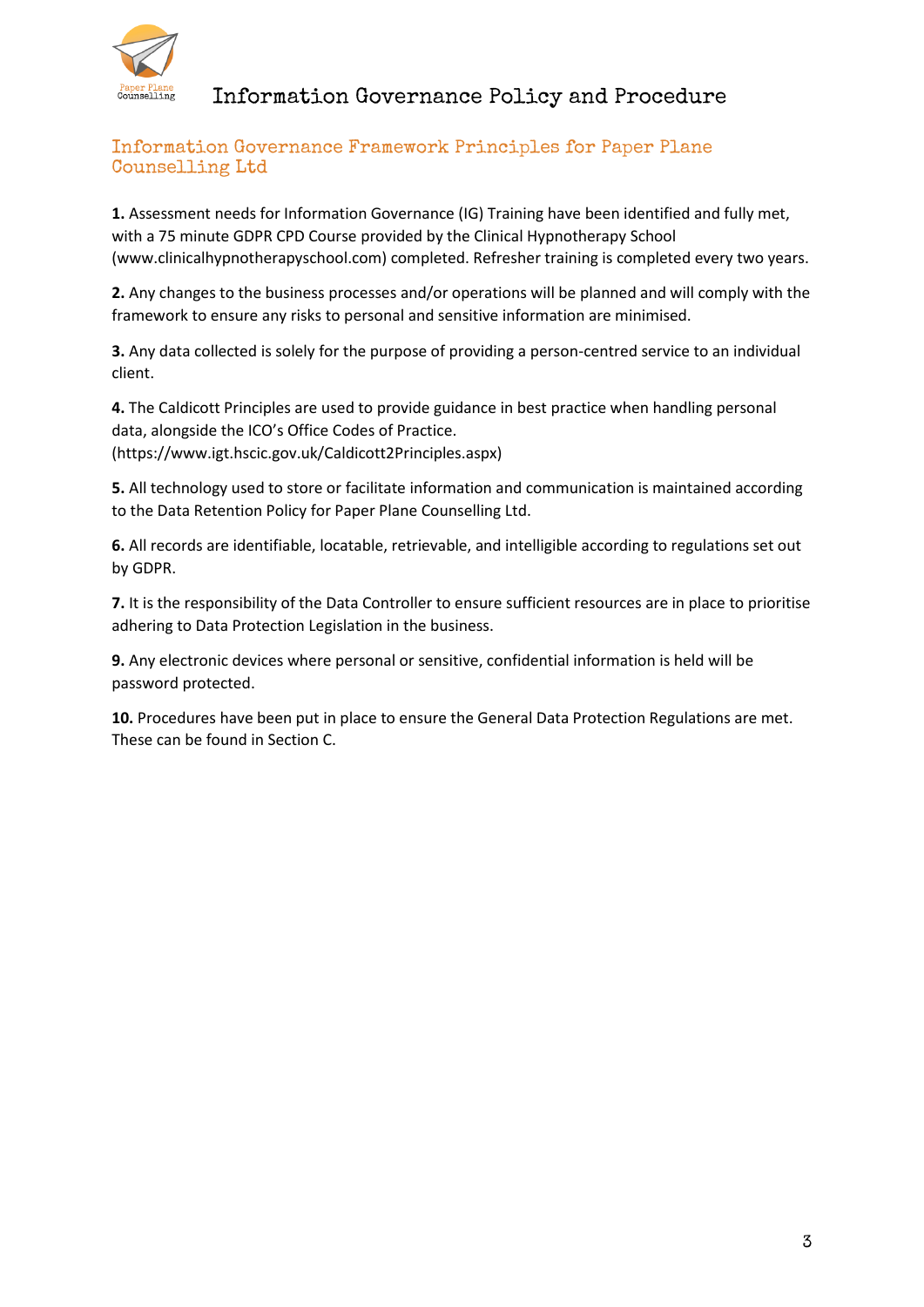

## <span id="page-3-0"></span>Section B

### <span id="page-3-1"></span>Privacy Notice: Use of information

In accordance with this data retention schedule there may be occasions when data is not destroyed due to ongoing investigation, ligation or enquiry. The data will be deleted upon confirmation that it is no longer required.

On some occasions anonymised personal data will be retained whereby a client has provided a testimonial for use on the organisation's website. When data is non-identifiable GDPR law is no longer applicable. [Non-identifiable means that if this data was left on a bus, no one, including the data subject would be able to identify that this data was relating to them.]

- Personal information is collated and stored in hardcopy in a locked filing cabinet behind a locked door.
- Any document containing personal data will state "Official-sensitive, private and confidential" clearly.
- All emails will contain a privacy statement.

Under the General Data Protection and Retention (2018) legislation, regarding how your personal data is processed, all individuals have;

- the right to be informed;
- the right of access;
- the right to rectification;
- the right to erasure:
- the right to restrict processing;
- the right to data portability;
- the right to object; and
- the right not to be subject to automated decision-making including profiling.

Please note that Paper Plane Counselling Ltd does not use automated decision-making tools, including profiling.

### *If any information held is noted to be incorrect an individual can request a correction be made to their own personal information. If you wish for your data to be provided to another service provider, you may also request this in writing.*

### Website visitors and users

When an individual visits [www.paperplanecounselling.com](http://www.paperplanecounselling.com/) we use Google analytics who are considered a third party service, to collect information about what visitors do when they click on our website, e.g. which page they visit the most. Google analytics only collect non-identifiable data which means we or they cannot identify who is visiting. Paper Plane Counselling Ltd will always be transparent when it comes to collecting personal data and will be clear about how that data is processed. Google analytics privacy notice can be found here: <https://policies.google.com/privacy/update?hl=en>

Wix is a third-party service that hosts Paper Plane Counselling Ltd's website. Wix uses anonymised data to collect visitor information such as how long an individual remains on a page of a website. Wix also hosts the Contact Us form on Paper Plane Counselling Ltd's website and a copy of any data sent via this form is stored by Wix. Wix Bookings hosts the online session booking function on Paper Plane Counselling Ltd's website and a copy of any data given when booking a session online will be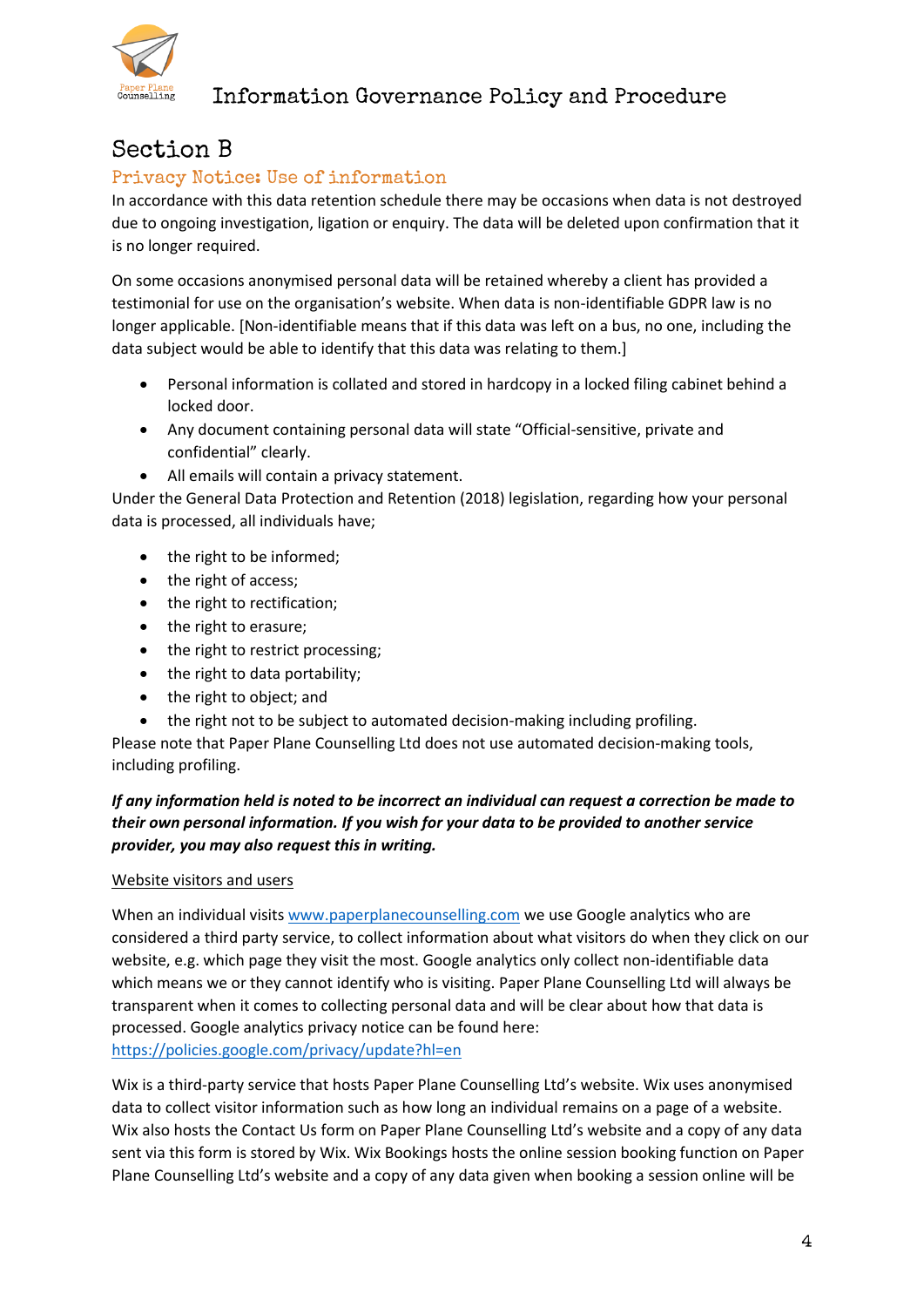

stored by Wix Bookings. Wix's privacy notice can be found here for further information: <https://www.wix.com/about/privacy>

### Electronic financial data

Paper Plane Counselling Ltd uses a third-party provider, Stripe, to manage and take payment for sessions booked online through Paper Plane Counselling Ltd's website. Stripe will record an individual's contact and bank details when taking a payment. Stripe's privacy notice can be found here:<https://stripe.com/privacy-center/legal>

Paper Plane Counselling Ltd uses a third-party provider, SumUp, to take payments made by debit or credit card at the time of the therapeutic session. SumUp will record an individual's contact and bank details when taking a payment. SumUp's privacy notice can be found here: <https://sumup.co.uk/privacy/>

Paper Plane Counselling Ltd uses a third-party provider, PayPal, to take online payments (on the request of clients who specifically wish to use this platform). PayPal will record an individual's contact and bank details when taking a payment. PayPal's privacy notice can be found here: <https://www.paypal.com/uk/webapps/mpp/ua/privacy-full>

Paper Plane Counselling Ltd uses a third-party provider, Quickbooks, to manage our accounting electronically. Quickbooks will record an individual's name, payment amount and date of payment for each transaction made electronically (i.e. for all payments made via Stripe, SumUp or by making an online BACS payment). Quickbooks' privacy notice can be found here: <https://quickbooks.intuit.com/uk/privacy-policy/>

Paper Plane Counselling Ltd uses an independent accountant who is considered a third-party provider, Botterill & Co, to prepare our annual accounts and tax returns. Botterill & Co views all data inputted by Paper Plane Counselling Ltd on to Quickbooks. This includes each individual's name, payment amount and payment date for all transactions made electronically (i.e. for all payments made via Stripe, SumUp or by making an online BACS payment Botterill & Co's privacy policy can be found here:<https://www.botterillco.co.uk/privacy-policy>

Paper Plane Counselling Ltd banks with Virgin Money. Virgin Money records the account name, payment date and amount of all transactions made electronically (i.e. for all payments made via Stripe, SumUp or by making an online BACS payment). Virgin Money's privacy policy can be found here:<https://uk.virginmoney.com/security/>

#### Communication

Paper Plane counselling Ltd uses Frama RMail to communicate with clients via email ensuring that all emails sent containing sensitive information are encrypted and allowing clients the option to reply via encrypted email. Frama RMail is a third-party provider. Its privacy policy can be found here: <https://www.frama-rmail.com/en/privacy-policy/>

Paper Plane Counselling Ltd uses WhatsApp to communicate with clients for the purposes of arranging client sessions, if the client initiates using this medium of communication. WhatsApp is a third-party provider. Its privacy policy can be found here[: https://www.whatsapp.com/legal/](https://www.whatsapp.com/legal/)

Paper Plane Counselling Ltd uses Zoom to communicate and conduct therapeutic sessions with clients by prior agreement. Zoom's privacy policy can be found here: <https://zoom.us/privacy>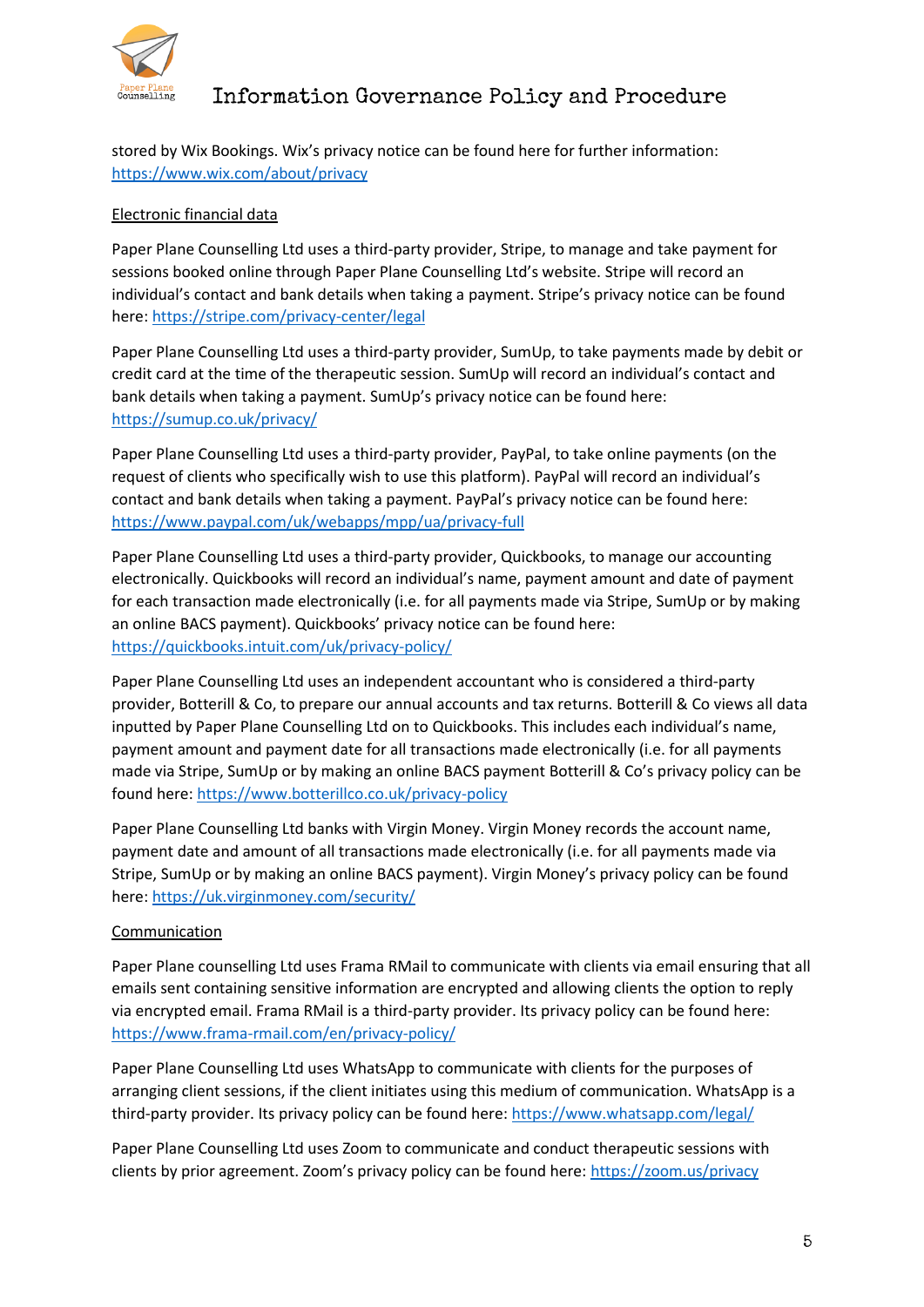

Paper Plane Counselling Ltd uses VSee to communicate and conduct therapeutic sessions with clients by prior agreement. VSee's privacy policy can be found here: <https://vsee.com/privacy/>

Paper Plane Counselling Ltd uses Doxy.Me to communicate and conduct therapeutic sessions with clients by prior agreement. Doxy.Me's privacy policy can be found here: [https://doxy.me/privacy](https://doxy.me/privacy-policy)[policy](https://doxy.me/privacy-policy)

Paper Plane Counselling Ltd uses Signal to communicate and conduct therapeutic sessions with clients by prior agreement. Signal's privacy policy can be found here: <https://signal.org/legal/>

### <span id="page-5-0"></span>Retention Schedule

| Information<br>Asset                                                                                                  | Information<br><b>Owner Asset</b> | Retention                                                                                                                                                                                                                                                                                                         | <b>Trigger for Disposal</b> |
|-----------------------------------------------------------------------------------------------------------------------|-----------------------------------|-------------------------------------------------------------------------------------------------------------------------------------------------------------------------------------------------------------------------------------------------------------------------------------------------------------------|-----------------------------|
| <b>Email enquiries</b><br>(and initial<br>responses) for<br>people who do<br>not engage in<br>therapeutic<br>sessions | Head of<br>organisation           | Up to the end of the calendar<br>year during which the enquiry<br>was received in.                                                                                                                                                                                                                                | End of retention period     |
| Email (including<br>sent items and<br>read receipts)                                                                  | Head of<br>organisation           | Up to three calendar months<br>from the date of the last<br>therapeutic session and/or up<br>to three calendar months from<br>receipt of payment for the<br>final therapeutic session<br>(whichever is later).                                                                                                    | End of retention period     |
| Data received via<br>the "Contact Us"<br>form on Paper<br><b>Plane Counselling</b><br>Ltd's website                   | Head of<br>Organisation           | Up to three calendar months<br>from receipt of data. A copy of<br>the data will be saved as part<br>of the client records (below)<br>for individuals who go on to<br>engage in therapeutic<br>sessions.                                                                                                           | End of retention period     |
| Contact details<br>and text<br>messages held on<br>mobile devices                                                     | Head of<br>organisation           | Up to three calendar months<br>from the date of the last<br>therapeutic session and/or up<br>to three calendar months from<br>receipt of payment for the<br>final therapeutic session<br>(whichever is later). All entries<br>to be deleted prior to<br>decommissioning of mobile<br>device or reissue of device. | End of retention period     |
| WhatsApp<br>messages held on<br>mobile devices                                                                        | Head of<br>organisation           | Up to three calendar months<br>from the date of the last<br>therapeutic session and/or up<br>to three calendar months from                                                                                                                                                                                        | End of retention period     |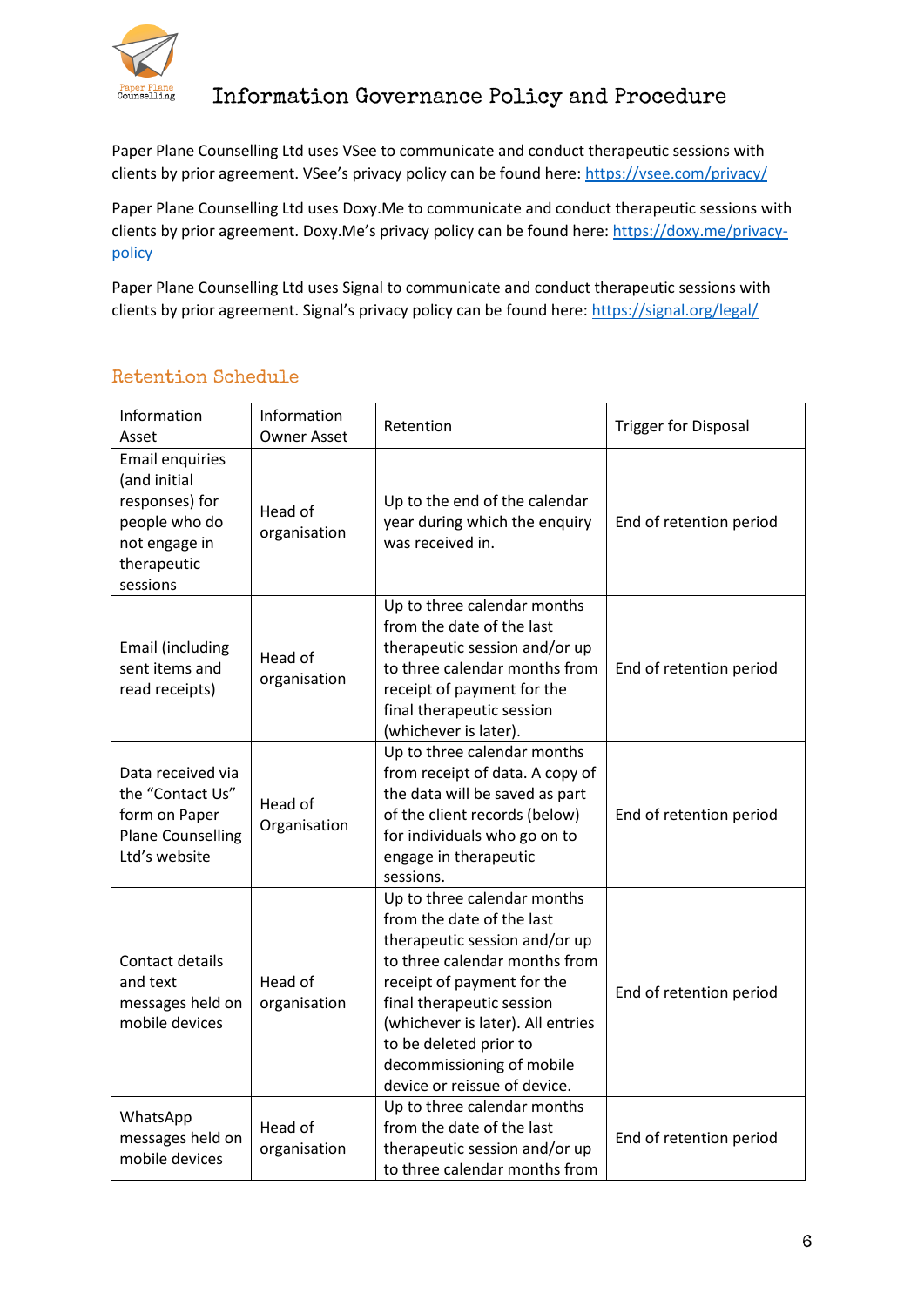

| Information<br>Asset                                                                                    | Information<br><b>Owner Asset</b> | Retention                                                                                                                                                                                                                                                                                                                                                                      | <b>Trigger for Disposal</b> |
|---------------------------------------------------------------------------------------------------------|-----------------------------------|--------------------------------------------------------------------------------------------------------------------------------------------------------------------------------------------------------------------------------------------------------------------------------------------------------------------------------------------------------------------------------|-----------------------------|
|                                                                                                         |                                   | receipt of payment for the<br>final therapeutic session<br>(whichever is later).                                                                                                                                                                                                                                                                                               |                             |
| Recordings                                                                                              | Head of<br>organisation           | 7 years or earlier if consent is<br>withdrawn                                                                                                                                                                                                                                                                                                                                  | End of retention period     |
| Images taken                                                                                            | Head of<br>organisation           | 7 years or earlier if consent is<br>withdrawn                                                                                                                                                                                                                                                                                                                                  | End of retention period     |
| Promotional<br>materials                                                                                | Head of<br>organisation           | Until superseded - Consent to<br>be rechecked prior to reissue                                                                                                                                                                                                                                                                                                                 | End of retention period     |
| Policies                                                                                                | Head of<br>organisation           | Until new policy has been put<br>into place                                                                                                                                                                                                                                                                                                                                    | End of retention period     |
| Client records<br>including session<br>notes, initial<br>assessment notes<br>and client<br>contact form | Head of<br>organisation           | In accordance with BACP<br>regulation and insurance<br>company requirements, 7<br>years after final treatment<br>session has ended. Child<br>records are held until the<br>month after the client's 25 <sup>th</sup><br>birthday, or 26 <sup>th</sup> birthday if<br>aged 17 when therapy ends.                                                                                | End of retention period     |
| Safeguarding<br>records                                                                                 | Head of<br>organisation           | In accordance with the current<br>organisation's insurance<br>policy, 7 years after final<br>treatment session has ended,<br>unless superseded by new<br>insurance policy. Safeguarding<br>records relating to child clients<br>will be held until the month<br>after the client's 25 <sup>th</sup> birthday,<br>or 26 <sup>th</sup> birthday if aged 17<br>when therapy ends. | End of retention period     |
| <b>Waiting lists</b>                                                                                    | Head of<br>organisation           | Annual review period every<br>January, old waiting list<br>destroyed and new waiting list<br>developed with any remaining<br>live data transferred to new<br>live document.                                                                                                                                                                                                    | End of retention period     |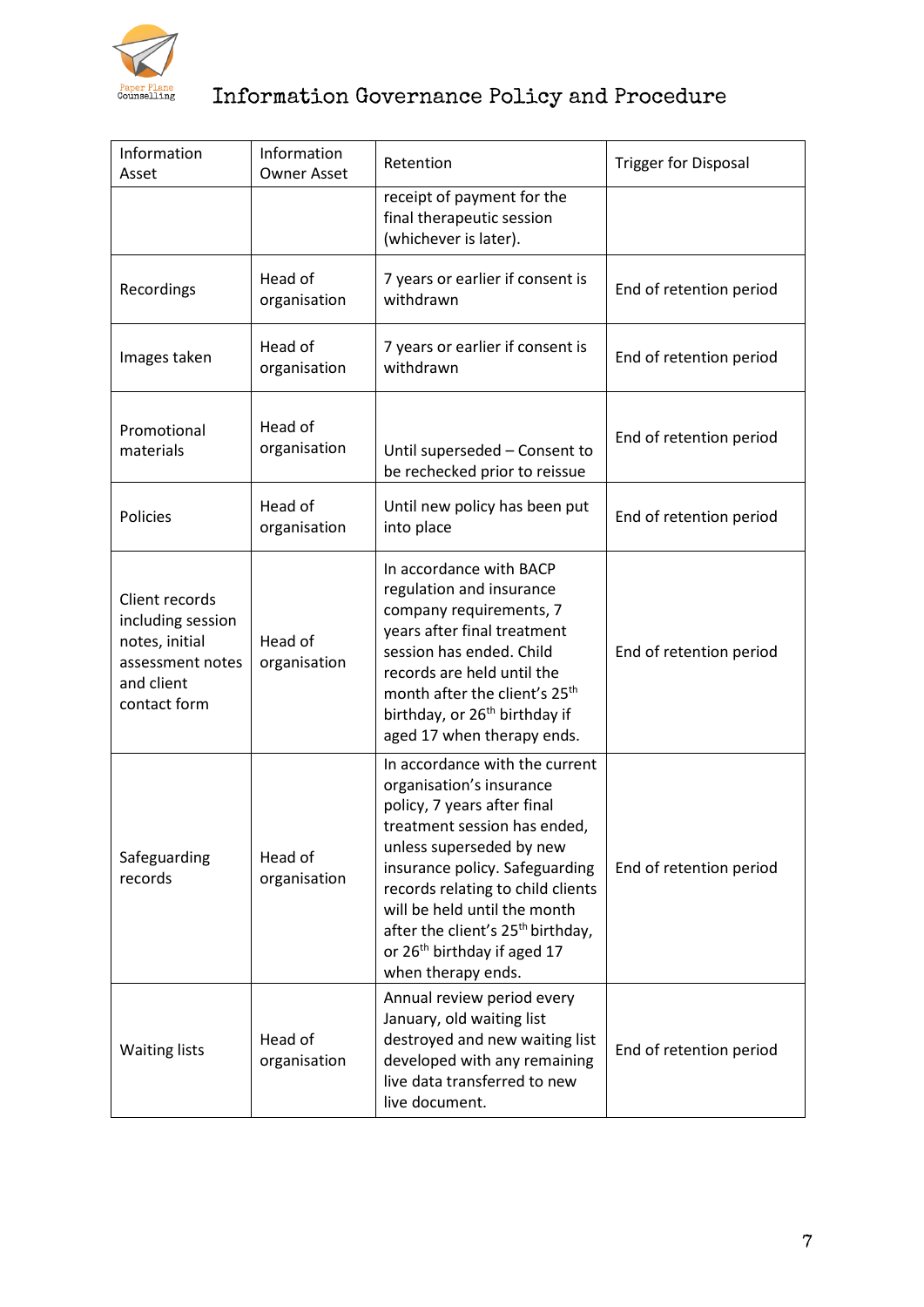

| Information<br>Asset                                           | Information<br><b>Owner Asset</b>                     | Retention                                                                                                                     | <b>Trigger for Disposal</b> |
|----------------------------------------------------------------|-------------------------------------------------------|-------------------------------------------------------------------------------------------------------------------------------|-----------------------------|
| Worker<br>supervision<br>records                               | Head of<br>organisation<br>and worker's<br>supervisor | To be retained when worker is<br>in service and until 7 years<br>afterwards.                                                  | End of retention period     |
| Worker<br>Continuing<br>Professional<br>Development<br>records | Head of<br>organisation<br>and worker's<br>supervisor | To be retained when worker is<br>in service and until 7 years<br>afterwards.                                                  | End of retention period     |
| Service<br>evaluation<br>records                               | Head of<br>organisation                               | Transfer to anonymised data<br>within 6 months of collection.                                                                 | End of retention period     |
| Tax returns                                                    | Head of<br>organisation                               | 6 years from the end of the<br>financial period to which they<br>pertain to.                                                  | End of retention period     |
| Incident/Accident<br>reports                                   | Head of<br>organisation                               | 40 years from date report was<br>closed                                                                                       | End of retention period     |
| Insurance<br>policies                                          | Head of<br>organisation                               | 40 years from date policy<br>ended.                                                                                           | End of retention period     |
| Complaints                                                     | Head of<br>organisation                               | 3 years from complaint being<br>resolved                                                                                      | End of retention period     |
| <b>Right to Erasure</b><br>Request                             | Head of<br>organisation                               | 7 years from request being<br>submitted and completed.                                                                        | End of retention period     |
| <b>Subject Access</b><br>Request                               | Head of<br>organisation                               | 7 years alongside session<br>notes, or plus 2 years from<br>case closure if request is made<br>after 5 years of storing data. | End of retention period     |

Hard copy data will be destroyed via a cross shredding machine owned by the organisation, electronic data will be permanently deleted.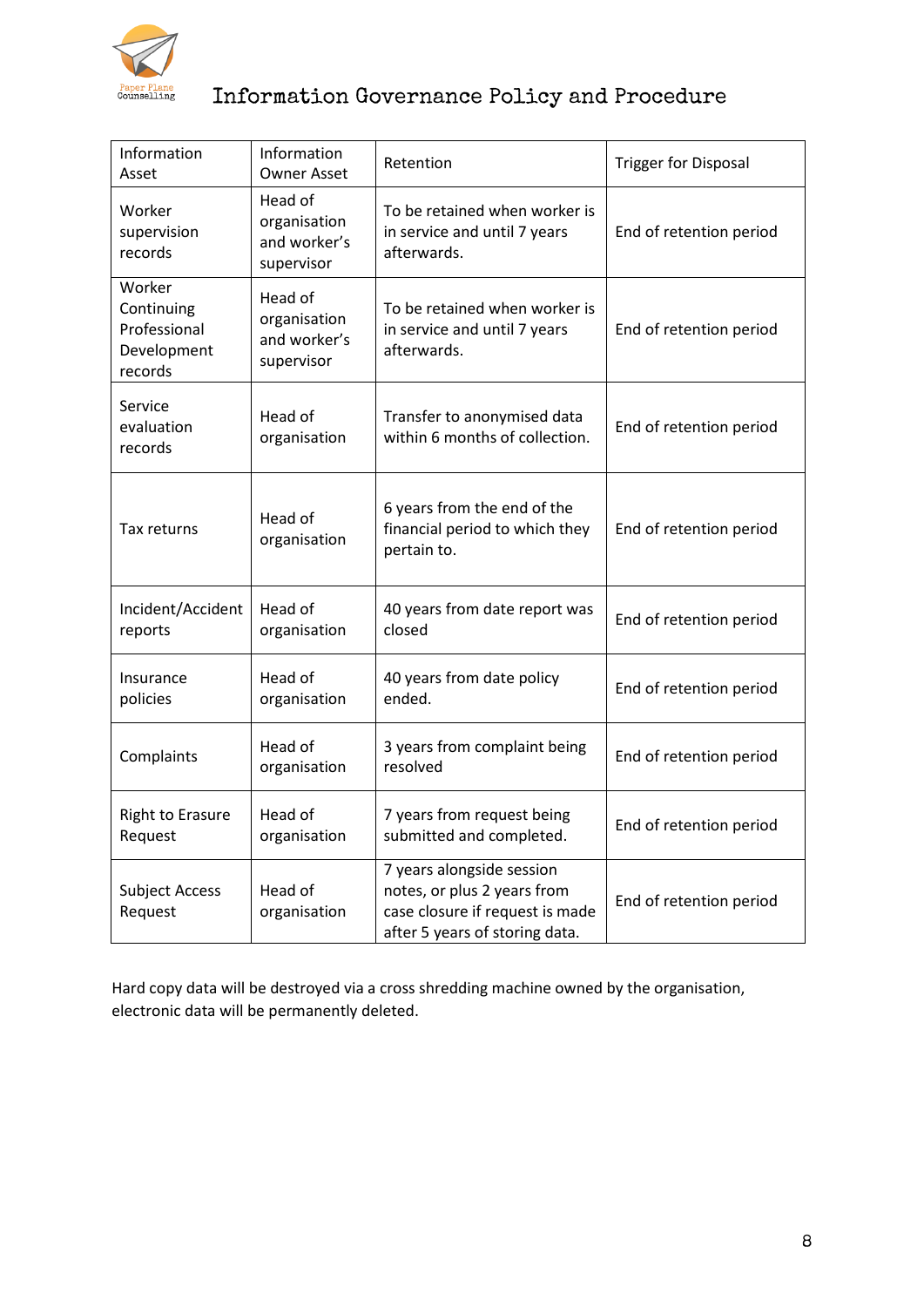

### <span id="page-8-0"></span>Data Processing

What is the lawful basis for processing data at Paper Plane Counselling Ltd?

- **In relation to communicating with our clients:** The individual has given clear **consent** for their data to be processed for the specific purpose/s detailed in the consent form stored in their personal file.
- Processing is necessary in order to protect the **vital interests** of the data subject or of another natural person.
- Processing is necessary for your **legitimate interests** as specified in Article 9 of the GDPR; 1. Processing of personal data revealing racial or ethnic origin, political opinions, religious or philosophical beliefs, or trade union membership, and the processing of genetic data, biometric data for the purpose of uniquely identifying a natural person, data concerning health or data concerning a natural person's sex life or sexual orientation shall be prohibited.

2. Paragraph 1 shall not apply if one of the following applies:

(h) processing is necessary for the purposes of preventive or occupational medicine, for the assessment of the working capacity of the employee, medical diagnosis, the provision of health or social care or treatment or the management of health or social care systems and services on the basis of Union or Member State law or pursuant to contract with a health professional and subject to the conditions and safeguards referred to in paragraph 3;

3. Personal data referred to in paragraph 1 may be processed for the purposes referred to in point (h) of paragraph 2 when those data are processed by or under the responsibility of a professional subject to the obligation of professional secrecy under Union or Member State law or rules established by national competent bodies or by another person also subject to an obligation of secrecy under Union or Member State law or rules established by national competent bodies.

*This means that Paper Plane Counselling Ltd does not require consent to hold your data to provide a service but does require your consent to contact you for specific purposes. Participating in the service by attending more than one appointment implies that you agree with the Terms and Conditions provided to you at the commencement of service delivery.*

### Description of processing

The following is a broad description of the way this organisation/data controller processes personal information. Clients wishing to understand how their own personal information is processed may choose to read the Accessible Privacy Policy document, which compliments the policies detailed here.

#### Reasons/purposes for processing information

Paper Plane Counselling Ltd processes personal information to enable the provision of Counselling and Psychotherapy, and the Supervision thereof, to advertise services and to maintain accounts and records.

### Type/classes of information processed

Paper Plane Counselling Ltd processes information relevant to the above reasons/purposes. This information may include: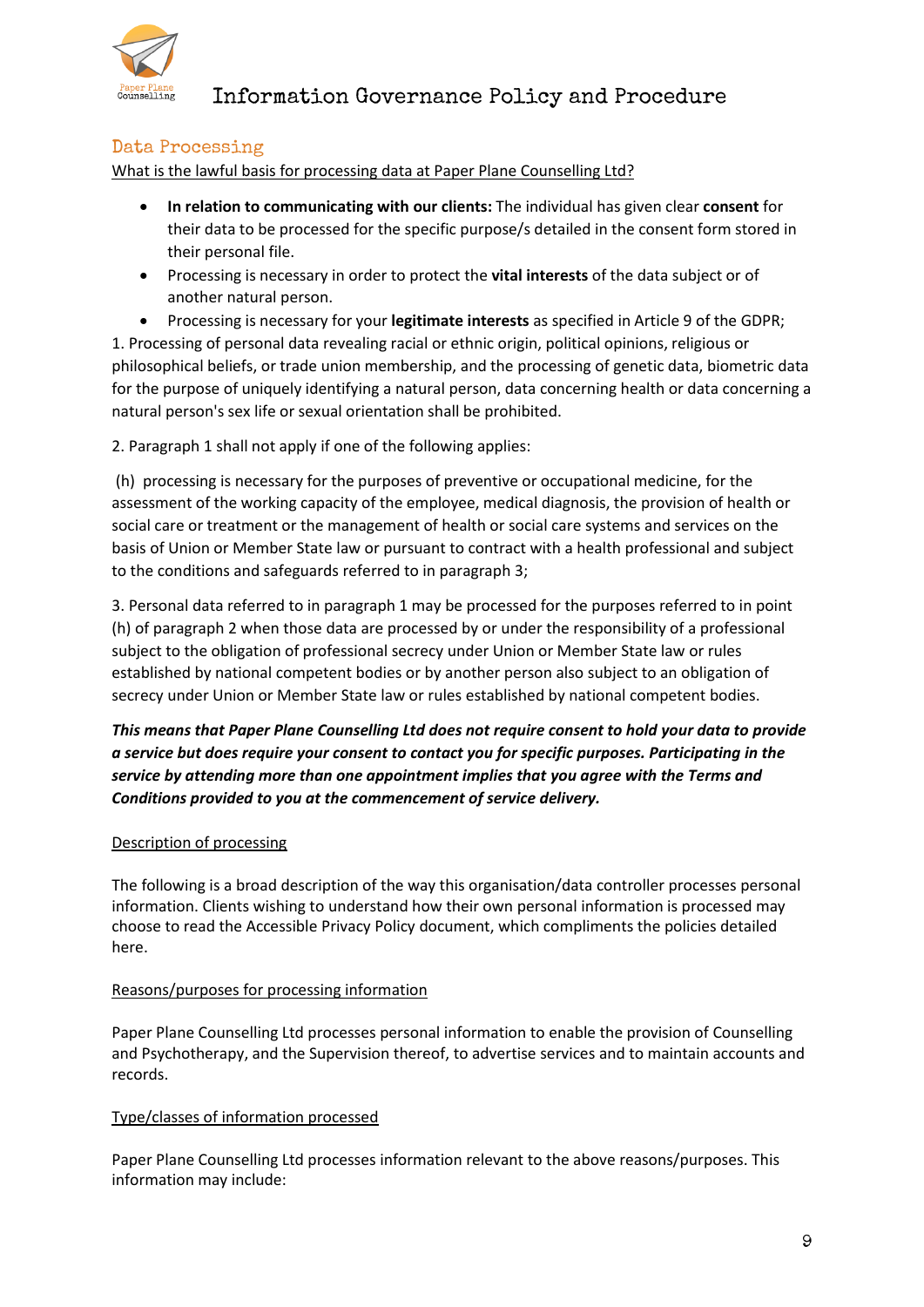

- personal details
- family, lifestyle and social circumstances
- goods and services
- financial details
- employment and education details

Paper Plane Counselling Ltd also processes sensitive classes of information that may include:

- physical or mental health details
- racial or ethnic origin
- religious or other beliefs of a similar nature
- offences and alleged offences

Paper Plane Counselling Ltd processes personal information about:

- clients
- suppliers
- business contacts
- professional advisers
- supervisors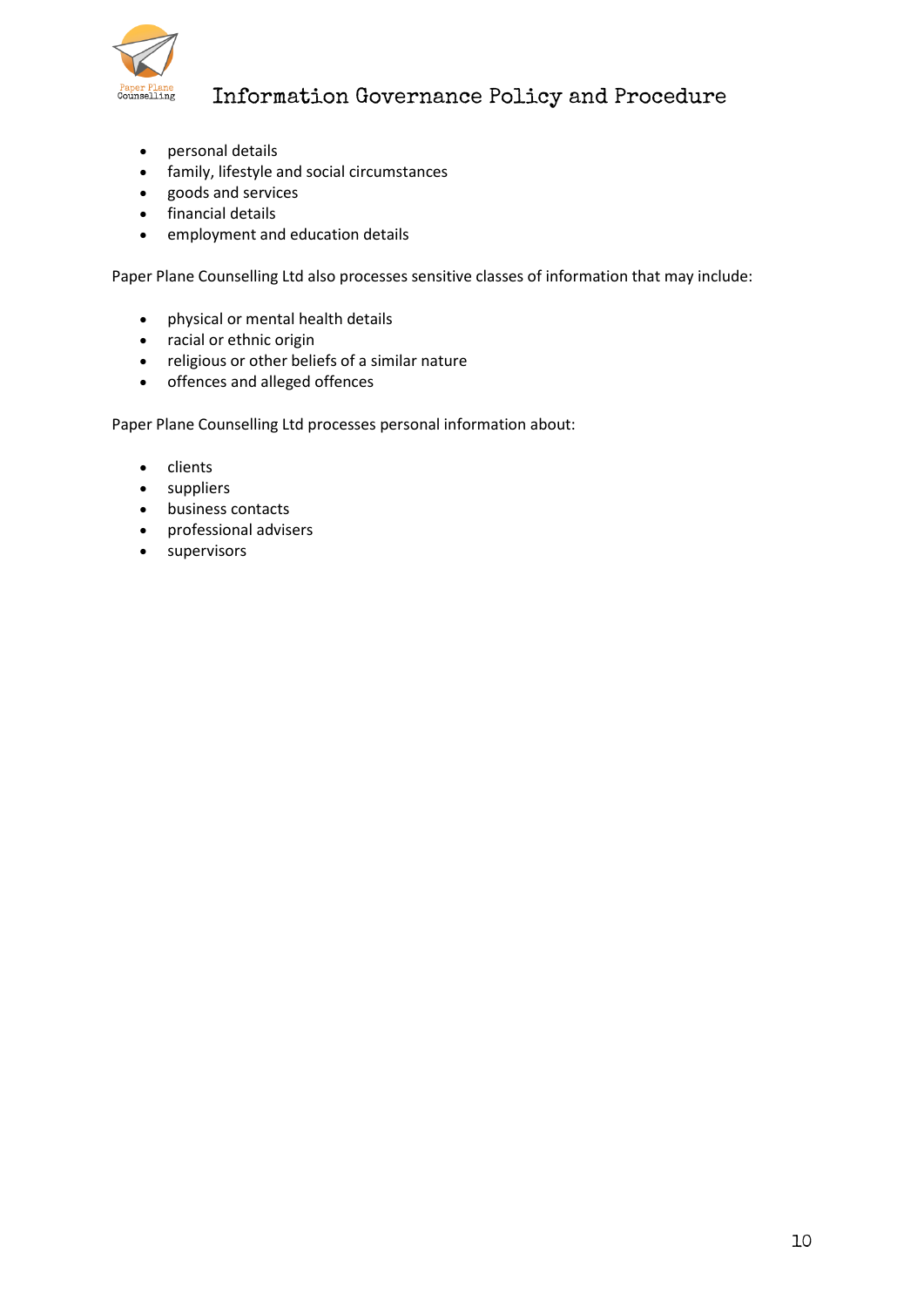

## <span id="page-10-0"></span>Section C

### <span id="page-10-1"></span>Data Breach

All personal and sensitive data held by Paper Plane Counselling Ltd is held securely. Electronic data is stored on a password protected and encrypted external hard drive which is stored in a locked filing cabinet behind a locked door when not in use. A back-up of all electronic data is made on a monthly basis and is stored in a separate password protected and encrypted external hard drive which is stored in a separate locked filing cabinet behind a separate locked door when not in use. The computers used to access this data are also password protected. Hardcopy data is held securely in a locked filing cabinet behind a locked door.

In the case of a data breach Paper Plane Counselling Ltd shall comply with the regulations set out under Article 33 of the GDPR stated below;

**1.** In the case of a personal data breach, the data controller shall without undue delay and, where feasible, not later than 72 hours after having become aware of it, notify the personal data breach to the ICO, unless the personal data breach is unlikely to result in a risk to the rights and freedoms of the individual. Where the notification to the ICO is not made within 72 hours, it shall be accompanied by reasons for the delay.

**2.** The notification referred to in paragraph 1 shall at least:

**(a)** describe the nature of the personal data breach including where possible, the approximate number of data subjects concerned and the categories (e.g. sessions notes, phone numbers) and approximate number of personal data records concerned;

**(b)** communicate the name and contact details of the data controller where more information can be obtained;

**(c)** describe the likely consequences of the personal data breach;

**(d)** describe the measures taken or proposed to be taken by the controller to address the personal data breach, including, where appropriate, measures to mitigate its possible adverse effects.

**4.** Where, and in so far as, it is not possible to provide the information at the same time, the information may be provided in phases without undue further delay.

**5.** The controller shall document any personal data breaches, comprising the facts relating to the personal data breach, its effects and the remedial action taken. That documentation shall enable the supervisory authority to verify compliance with this Article.

**6.** In the event that a data breach will likely cause a risk to the rights and freedoms of client data, the data controller must communicate the nature of the breach in clear, concise and plain language, to the client/s involved, without delay.

**7.** If a breach occurs but the data controller has gone to appropriate lengths to protect the data held on the client (e.g. password encryption of electronic files), or if the data controller has taken subsequent action to prevent the risk (e.g. immediately blocking a mobile device) then notifying the client will not be required.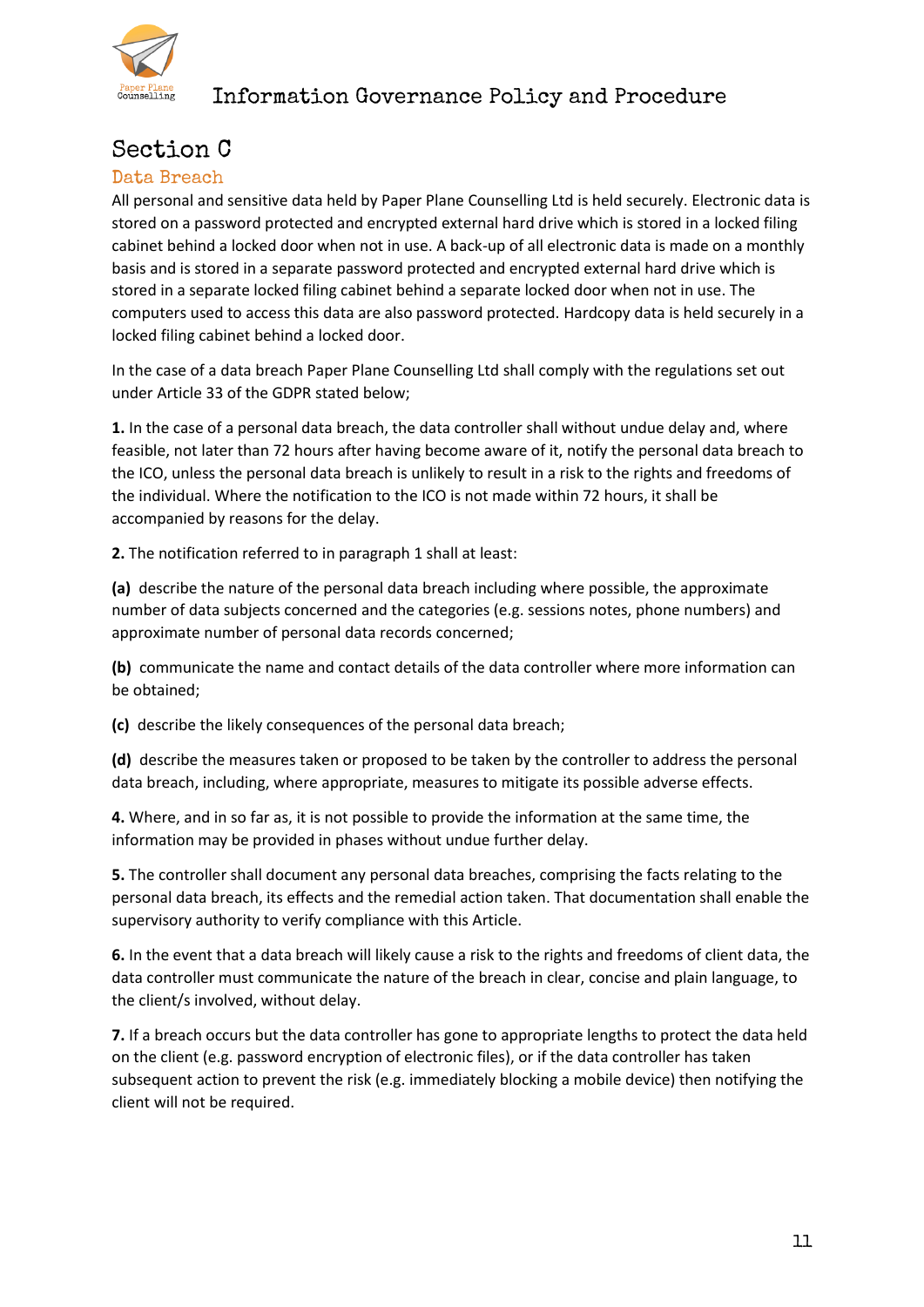

### <span id="page-11-0"></span>Subject Access Request

A Subject Access Requests (SAR) permits individuals to request a copy of their personal information.

A SAR must be acted upon within one month, at the most within two months, any longer and reasonable reason must be provided. There are no fees unless there is a disproportionate fee to the organisation for sending out the information. Application for SAR should be held alongside session records, unless application was made after eight years of the end of treatment. In which case the SAR will be held for a further two years after closure of SAR.

A SAR request will include information we hold about you. Paper Plane Counselling Ltd will:

- give you a description of it;
- tell you why we are holding it;
- tell you who it could be disclosed to; and
- let you have a copy of the information in an intelligible form.

SAR requests should be put in writing to Paper Plane Counselling Ltd. If the data controller doubts the identity of the person making the request then they will first take reasonable steps to ensure your identity before releasing any records. A response may be provided informally over the telephone with your agreement, or formally by letter or email. *If any information held is noted to be incorrect an individual can request a correction be made to their own personal information. If you wish for your data to be provided to another service provider, you may also request this in writing.* We may have a legal basis to continue to hold your data and will notify you of this if that is the case. Any requests should be made in writing to Paper Plane Counselling Ltd.

### <span id="page-11-1"></span>Right to Erasure

Any person may put in a request for their personal data to be removed (the 'right to be forgotten' or the 'right to erasure'). In this instance hard copy data will be shredded using a cross shredding machine owned by the organisation and any electronic data will be permanently deleted. The client will be notified of the completion. The request for deletion of data and the confirmation of completion will be held securely until eight years after the request was made. In some instances, Paper Plane Counselling Ltd's supervisory body or insurance company may require us to lawfully hold your files until the end of our retention period. If this arises, we will notify you at our earliest opportunity.

### <span id="page-11-2"></span>Complaints

Paper Plane Counselling Ltd hopes to the meet the highest quality standards when processing personal and sensitive data. Complaints can help identify areas for improvement and therefore Paper Plane Counselling Ltd would welcome you raising any concerns you have.

These Information Governance Policy documents were created to be as transparent and understandable as possible. It will not be completely exhaustive of all aspects of data collection. If you would like further information about a specific process, please contact Paper Plane Counselling Ltd.

If you feel you would like to make a complaint about how your personal and sensitive data is handled by Paper Plane Counselling Ltd you can contact Paper Plane Counselling Ltd directly. In the event that Paper Plane Counselling Ltd cannot resolve your complaint to your satisfaction you can contact the Information Commissioners Office on 0303 123 1113.